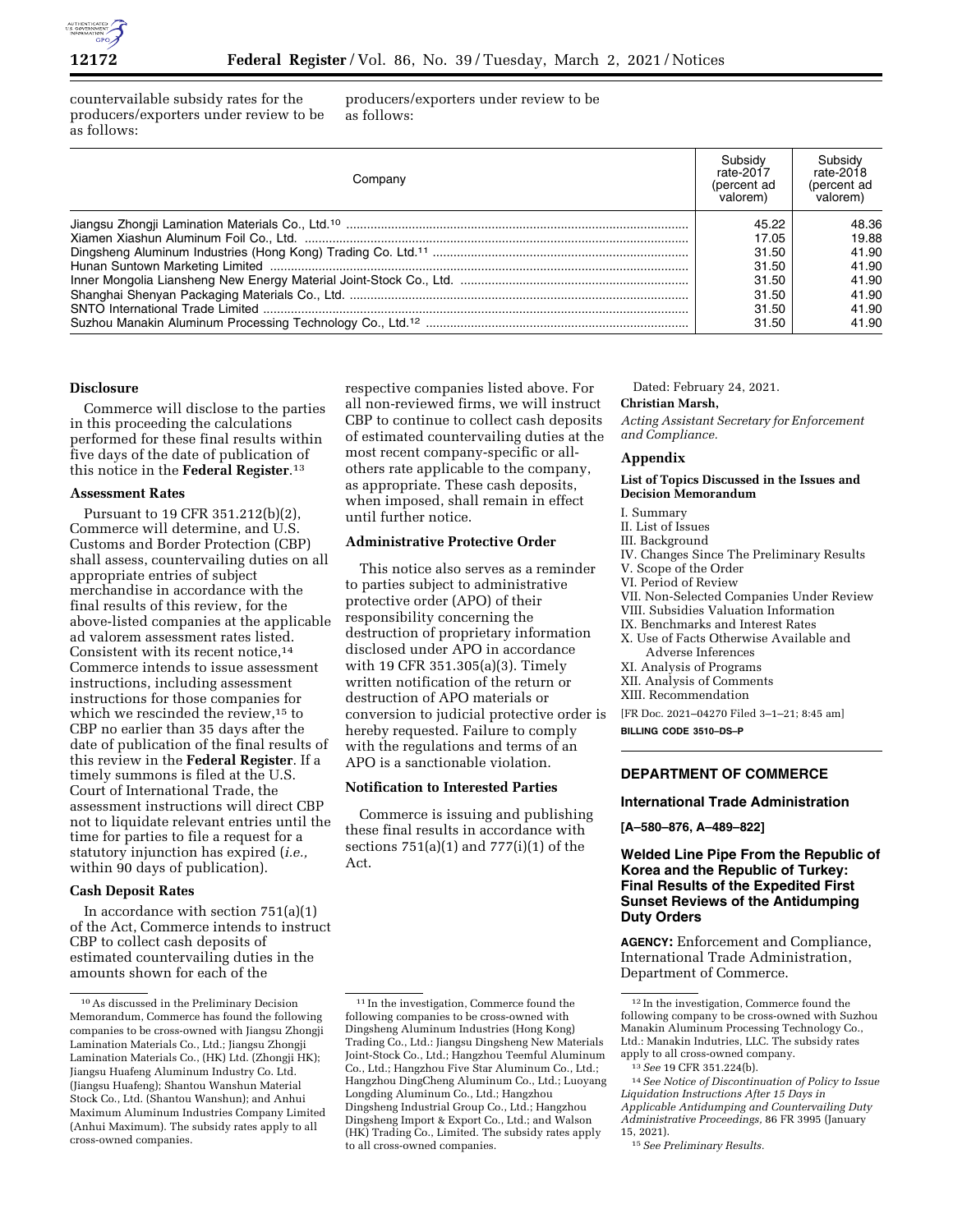**SUMMARY:** As a result of these expedited sunset reviews, the Department of Commerce (Commerce) finds that revocation of the antidumping duty (AD) orders on welded line pipe from the Republic of Korea (Korea) and the Republic of Turkey (Turkey) would be likely to lead to the continuation or recurrence of dumping at the levels indicated in the ''Final Results of Review'' section of this notice.

**DATES:** Applicable March 2, 2021. **FOR FURTHER INFORMATION CONTACT:** Ian Hamilton AD/CVD Operations, Office II, Enforcement and Compliance, International Trade Administration, U.S. Department of Commerce, 1401 Constitution Avenue NW, Washington, DC 20230; telephone: (202) 482–4798. **SUPPLEMENTARY INFORMATION:** 

# **Background**

On December 1, 2015, Commerce published the *AD Orders* on welded line pipe from Korea and Turkey.1 On November 3, 2020, Commerce published the notice of initiation of the first sunset review of the *AD Orders,* pursuant to section 751(c) of the Tariff Act of 1930, as amended (the Act).<sup>2</sup> In November 2020, Commerce received notices of intent to participate within the 15-day deadline specified in 19 CFR 351.218(d)(1)(i) from Axis Pipe and Tube (Axis); California Steel Industries; Tex-Tube Company; Welspun Tubular LLC; Wheatland Tube Company; American Cast Iron Pipe Company (ACIPCO); Stupp Corporation; Maverick Tube Corporation (Maverick); and IPSCO Tubulars Inc. (collectively, domestic interested parties).3 The

2*See Initiation of Five-Year (Sunset) Reviews,* 85 FR 69585 (November 3, 2020).

3*See* Axis' Letter, ''Notice of Intent to Participate in the First Five-Year Review of the Antidumping Duty Order on Certain Welded Line Pipe from Korea,'' dated November 13, 2020; Maverick's Letter, ''Notice of Intent to Participate in First Sunset Review of the Antidumping Duty Order on Welded Line Pipe from the Republic of Korea,'' dated November 16, 2020; ACIPCO's Letter, ''Welded Line Pipe from the Republic of Korea: Notice of Intent to Participate in Sunset Review,'' dated November 18, 2020; Axis' Letter, ''Notice of Intent to Participate in the First Five-Year Review of the Antidumping Duty Order on Certain Welded Line Pipe from Turkey,'' dated November 13, 2020; domestic interested parties claimed interested party status under section 771(9)(C) of the Act as manufacturers, producers, or wholesalers in the United States of a domestic like product.

On December 3, 2020, Commerce received an adequate substantive response to the notice of initiation from the domestic interested parties within the 30-day deadline specified in 19 CFR 351.218(d)(3)(i).4 We received no substantive responses from respondent interested parties with respect to either of the orders covered by these sunset reviews.

On December 28, 2020, Commerce notified the U.S. International Trade Commission that it did not receive an adequate substantive response from respondent interested parties.5 As a result, pursuant to 751(c)(3)(B) of the Act and 19 CFR 351.218(e)(1)(ii)(C)(2), Commerce conducted expedited (120 day) sunset reviews of the *AD Orders.* 

# **Scope of the Orders**

The scope of these orders is circular welded carbon and alloy steel (other than stainless steel) pipe of a kind used for oil or gas pipelines (welded line pipe), not more than 24 inches in nominal outside diameter, regardless of wall thickness, length, surface finish, end finish, or stenciling. Welded line pipe is normally produced to the American Petroleum Institute (API) specification 5L, but can be produced to comparable foreign specifications, to proprietary grades, or can be non-graded material. All pipe meeting the physical description set forth above, including multiple-stenciled pipe with an API or comparable foreign specification line pipe stencil is covered by the scope of these orders.

The welded line pipe that is subject to these orders is currently classifiable in the Harmonized Tariff Schedule of the United States (HTSUS) under subheadings 7305.11.1030, 7305.11.5000, 7305.12.1030, 7305.12.5000, 7305.19.1030, 7305.19.5000, 7306.19.1010,

4*See* Domestic Interested Parties' Letter, ''Welded Line Pipe from the Republic of Korea: Substantive Response to the Notice of Initiation of Sunset Review,'' dated December 3, 2020; *see also*  Domestic Interested Parties' Letter, ''Welded Line Pipe from Turkey: Substantive Response of Domestic Producers to Commerce's Notice of Initiation of Five-Year (''Sunset'') Reviews,'' dated December 3, 2020.

5*See* Commerce's Letter, ''Sunset Review for November 2020,'' dated December 23, 2020.

7306.19.1050, 7306.19.5110, and 7306.19.5150. The subject merchandise may also enter in HTSUS 7305.11.1060 and 7305.12.1060. While the HTSUS subheadings are provided for convenience and customs purposes, the written description of the scope of these orders is dispositive.

# **Analysis of Comments Received**

All issues raised in these sunset reviews are addressed in the Issues and Decision Memorandum.6 The issues discussed in the Issues and Decision Memorandum are the likelihood of continuation or recurrence of dumping and the magnitude of the dumping margins likely to prevail if the orders were revoked. The Issues and Decision Memorandum is a public document and is on file electronically via Enforcement and Compliance's Antidumping and Countervailing Duty Centralized Electronic Service System (ACCESS). ACCESS is available to registered users at *[http://acess.trade.gov.](http://acess.trade.gov)* A list of topics discussed in the Issues and Decision Memorandum is included as an appendix to this notice. In addition, a complete version of the Issues and Decision Memorandum can be accessed directly on the internet at *[http://](http://enforcement.trade.gov/frn) [enforcement.trade.gov/frn.](http://enforcement.trade.gov/frn)* The signed and electronic versions of the Issues and Decision Memorandum are identical in content.

#### **Final Results of Reviews**

Pursuant to sections 751(c)(1) and 752(c)(1) and (3) of the Act, Commerce determines that revocation of the AD orders on welded line pipe from Korea and Turkey would be likely to lead to the continuation or recurrence of dumping at weighted-average dumping margins up to 6.22 percent for Korea and up to 22.95 percent for Turkey.

#### **Administrative Protective Order (APO)**

This notice also serves as the only reminder to parties subject to an APO of their responsibility concerning the return or destruction of proprietary information disclosed under APO in accordance with 19 CFR 351.305. Timely notification of the return or destruction of APO materials or conversion to judicial protective orders is hereby requested. Failure to comply with the regulations and terms of an APO is a violation which is subject to sanction.

<sup>1</sup>*See Welded Line Pipe from the Republic of Korea and the Republic of Turkey: Antidumping Duty Orders,* 80 FR 75056 (December 1, 2015) (*AD Orders*); *see also Welded Line Pipe from the Republic of Korea: Notice of Court Decision Not in Harmony With the Amended Final Determination in the Less-Than-Fair-Value Investigation, and Notice of Amended Final Determination and Amended Antidumping Duty Order,* 85 FR 19437 (April 7, 2020); *Welded Line Pipe from the Republic of Turkey: Notice of Court Decision Not in Harmony With the Final Determination in the Less Than Fair Value Investigation and Notice of Amended Final Determination and Amended Antidumping Duty Order,* 84 FR 4772 (February 19, 2019).

Maverick's Letter, ''Notice of Intent to Participate in First Sunset Reviews of the Antidumping and Countervailing Duty Orders on Welded Line Pipe from Turkey,'' dated November 16, 2020; and ACIPCO's Letter, ''Welded Line Pipe from the Republic of Turkey: Notice of Intent to Participate in Sunset Review,'' dated November 18, 2020.

<sup>6</sup>*See* Memorandum, ''Issues and Decision Memorandum for the Expedited First Sunset Reviews of the Antidumping Duty Orders on Welded Line Pipe from the Republic of Korea and the Republic of Turkey,'' dated concurrently with, and hereby adopted by, this notice (Issues and Decision Memorandum).